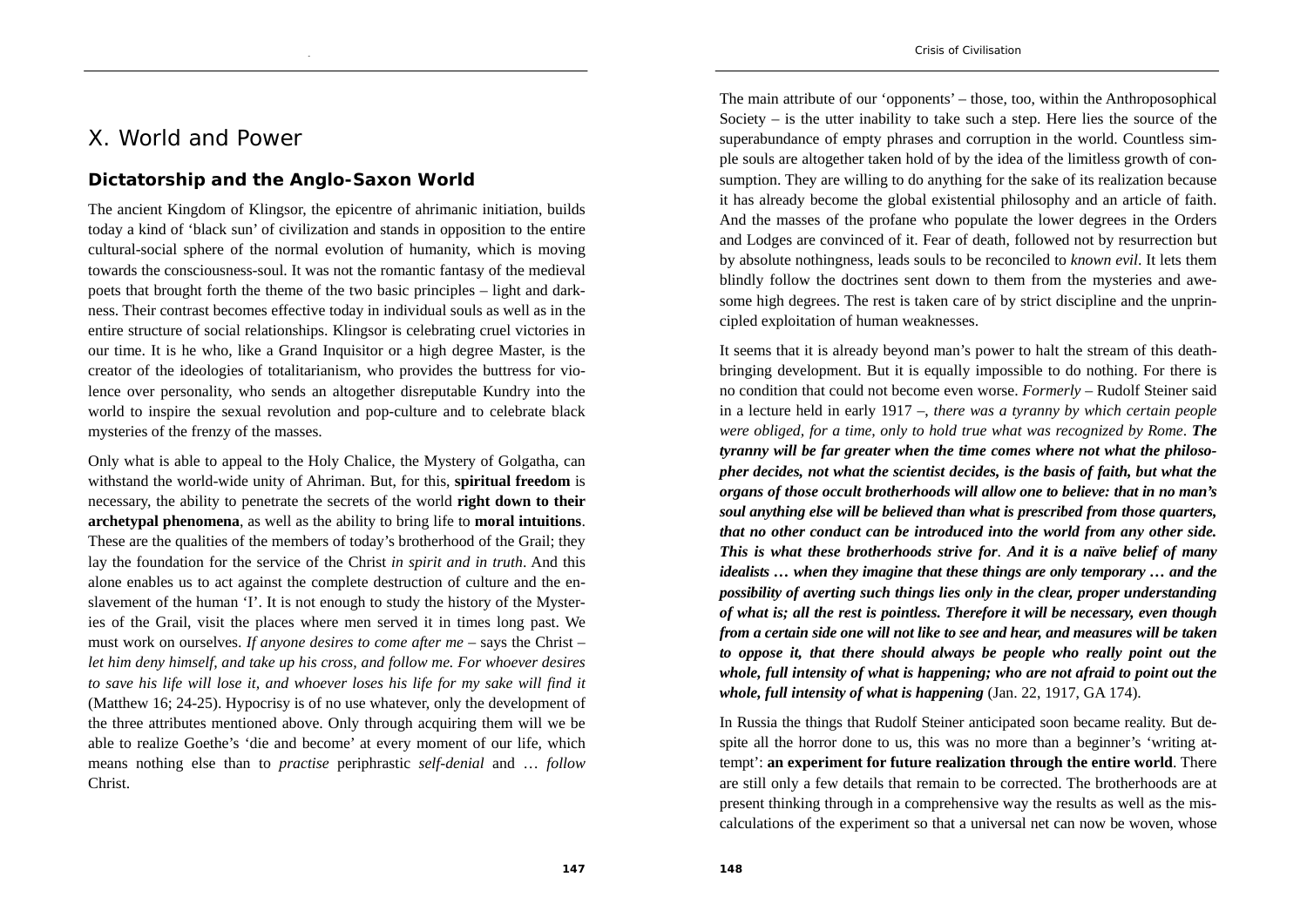meshes will be so tight that not even the smallest 'fish' will slip through. Once the net is complete, the whole of humanity will be enclosed in it. Only few people notice this – and when it has become clear to many, it will already be too late. The greater part of humanity will continue to be influenced by America, but not the America we know today. *It will not be long after the year 2000 has come round, that not a direct, but a kind of prohibition on all thinking will issue from America, a law whose purpose will be the suppression of all individual thinking* (Apr. 4, 1916, GA 167).

Rudolf Steiner made this prediction in 1916. Only a few years are left until 2000. Should someone today still not recognize the ominous signs that point to the prediction soon becoming reality, he should at least not force his foolish will on others. On the other hand, those who understand what is going on, but continue to tolerate and support the death-bringing tendency, ought to think about another statement of Rudolf Steiner: *truly, not only Germany and the middle countries and Russia, but the whole civilized earth, will … gradually … be encompassed by a terrible bond of slavery, and never become happy again. For, through what comes only from the past, the world is at an end! … Something new must come from the spiritual world* (Dec. 31, 1918, GA 187).

And the new is coming. It is enough, in devotion to knowledge, trustingly to open our hearts to the new and develop the capacity of soul to be unprejudiced, something practically no-one is willing to do. Wherever we look, spiritualscientific communications are received in very peculiar ways – as though they had nothing to do with real life and the concrete destiny of human beings. People nod their heads, give their assent: 'Yes, indeed, mass-culture is generally pervaded by magic; yes, they really exist, these dark occult brotherhoods.' But as soon as the concrete deeds of these brotherhoods, taking place right next to them, are pointed out, or when the behaviour of concrete people is described, one is brusquely pushed aside, accused of prejudice and envy etc., etc. Thus no choice is left but to trust the small flock of people *who do not let themselves be intimidated*. For the lack of willingness to acquire concrete clarity about these things is rooted mainly **in fear**, springs therefore from the presence of Ahriman in the soul. He is the spirit of the lie, the spirit who sows fear in us. But despite having accepted spiritual science into themselves, people continue to think that fear is the product of a given state of electrons and their behaviour towards the atomic nuclei. – It is deeds that inform us about the spirit of a human being.

To those who are able to overcome fear, who are able to put aside their 'narcissism' – excessive self-love – Rudolf Steiner gives insights such as the following: *The Anglo-American world has its initiates, it has people who know how to appreciate spiritual forces … In the Lodges of initiates these people said: we in the West are preparing everything, so that in future, with all the means that can be won from the spiritual world – but illicitly – for the elevation of national pride we have obtained people who may become their rulers, individual people on a plutocratic basis* (June 22, 1919, GA 192).

The initiates and the *plutocratic* principle – this is the all-destroying alliance that has arisen in Klingsor's latest kingdom – and, if it is not overthrown, it will not only destroy culture but also cause a global ecological catastrophe similar to that which befell Atlantis when a number of initiates had betrayed the Mysteries. The spiritual and ethical world of man is closely linked to the elementary spirits of nature. If we destroy this world, we also destroy the physical basis of the earthly existence of human beings.

Above all the Anglo-Saxon nations must gain clarity in all these matters because Rudolf Steiner has already raised his voice in warning. *I wanted to differentiate between this British people and those whom I call, to use a trivial expression, 'wire-pullers', who stand behind what happens … It is also not necessary to identify oneself with these impulses even though it can obviously not be my task to prevent someone from identifying with them … Only, he should say what is true and not that he identifies with the ideals of the right of small nations and so on; but he should be clear that it is his will to rule the world* (Jan. 6, 1917, GA 174).

But why is it the English-speaking nations in particular who have become the field of activity of the 'wire-pullers'? A certain logic can definitely be recognized. Rudolf Steiner gives the following explanation: *These occult brotherhoods do not work out of a special British patriotism, but ultimately they want to place the entire earth under the domination of mere materialism. And since, according to the laws of the fifth post-Atlantean period, certain elements of the British people* (today it would be more correct to say: of Anglo-Americanism) *are most suited for this as bearers of the consciousness-soul, they want through the use of grey magic to bring these suitable elements as promoters of materialism … Other components of the nation could never be used in the same way, as material for the transformation of the whole earth into a realm of materialism*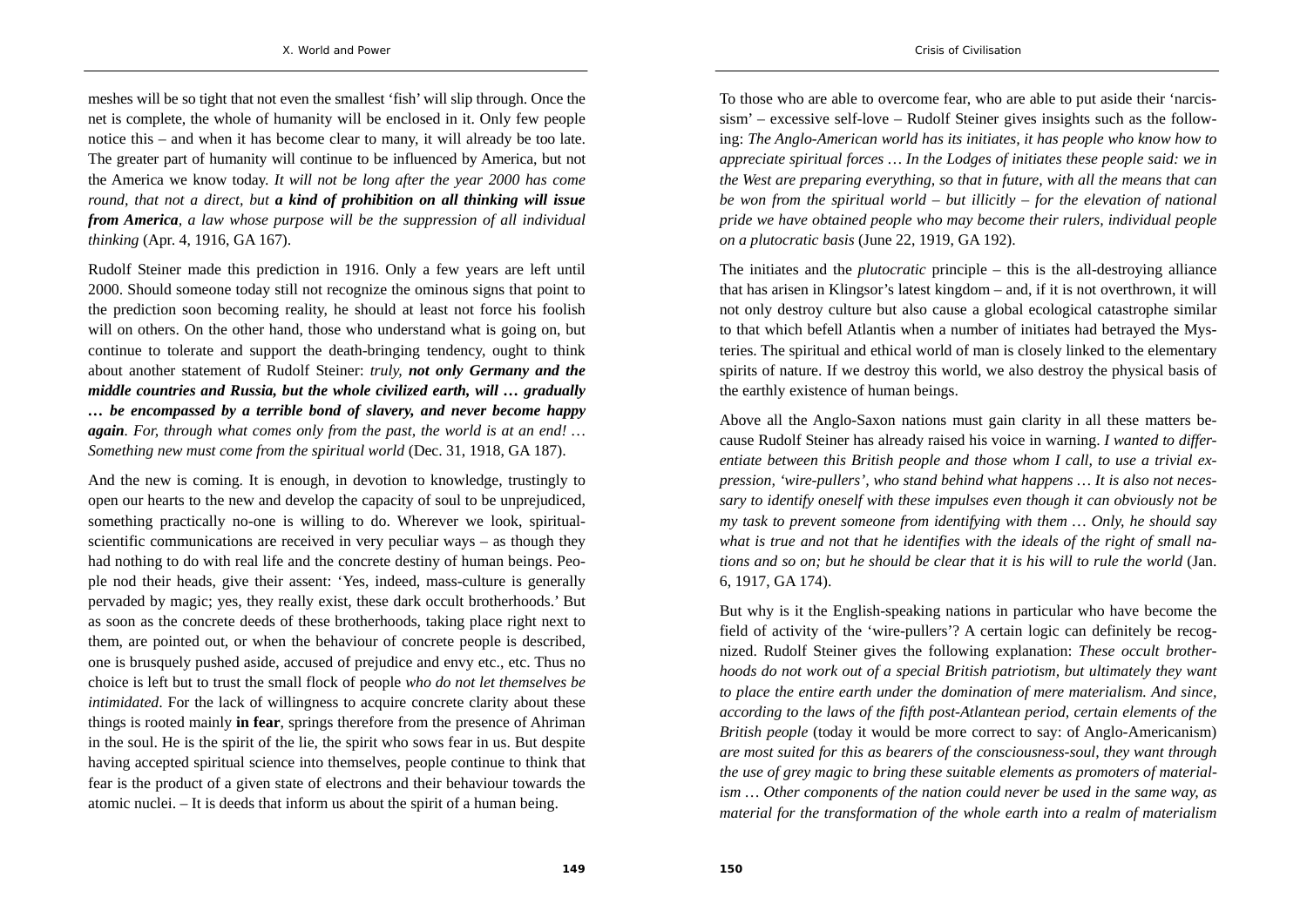*… This is why one must place one's foot on the neck of this component of the nation and divest it of all spiritual striving* (Jan. 15, 1917, GA 174).

We have already indicated that these aims did not 'fall into the lap' of the English-speaking peoples overnight. At first there germinated – again by virtue of the instinctive mastering of the consciousness-soul – the ideas of the third form of imperialism. **Gradually they were woven through by ahrimanic spirits** who began to look for *those personalities who are able to wait, who prepare their actions not over years but through decades, when they are the actions of high politics*. But today *a spiritual discipline* already rules in the Englishspeaking world *in the highest degree*. *It is so strong that it can make men like Asquith* (English Prime Minister, 1908-1916) *and Grey* (Minister of Foreign Affairs in Asquith's Cabinet) – *who are basically innocent rabbits – into its puppets, its marionettes … A colleague in the ministry said about him (Grey) a long time ago … : he is a person who always wears an expression of concentration because he never had a thought of his own. – But such people are sought out when one wants to have the right puppets for the world theatre (June 22,*  $\frac{1}{2}$ *)* 1919, GA 192).<sup>1</sup>

This is the present state of affairs with regard to our instincts and traditions. We should not thoughtlessly break off all connections with them, but it is far more dangerous to submit to them without reflection. This applies to the individual as well as to entire peoples. We need to have precise knowledge of the past and

where the origins of today's events lie.<sup>2</sup> We should make the evolution of the world and of man an object of spiritual-scientific investigation and history an object of symptomatological research.

## **The Origin of the Idea of World Rule**

If we want to understand our century we need to know that the time when Christianity became a state-religion is of special importance. The roots of the tragic processes of our time lie in the Byzantine Empire. In 325, at the First Ecumenical Council summoned by Constantine in Nicæa, two interpretations of faith collided irreconcilably. Advocate of one was the Alexandrian Presbyter Arius, while the deacon and later Alexandrian bishop and Church father Athanasius proclaimed the other. What the Church reveals about the conflict of these two men does not at all clarify the root of the phenomenon that has left deep traces in Europe's history. Arius taught that God, when he created the world, also created a mediator between himself and the world – the Son of God. Athanasius, on the other hand, declared the Son of God to be the same in nature as the Godhead of the Father for all eternity.

These different opinions regarding the Holy Trinity reveal in essence that the population of Europe was, already in the  $4<sup>th</sup>$  century, a complex configuration of widely diverse spiritual attitudes and views of life and world. *What Arius taught* – Rudolf Steiner explains – *can be brought to people through the appeal to certain feelings* – the noblest feelings. That which lies in the creed of Athanasius *speaks very little to the human sense of understanding*. In order to make people receptive it has to be prescribed and made into a law similar to a worldly law. This is what took place. *The utterly incomprehensible and strange conception of the oneness of the Son with the Father, who are both from all eternity and in the same measure God, and so forth, this was also later approached in such a way that it was said, one does not need to understand it, one must believe it. It is something that can be prescribed. It was also possible to … introduce the Athanasian creed into a political Church organization … In this way, what came up from the South, from Athanasianism, merged with the tendency to* 

<sup>1</sup> How great is the number of these 'always-concentrated' people in the governments of Eastern Europe in the times of Perestroika! Indeed, even in the USA a person was made President, who is the spitting image of our young renewers. The first thing to be immediately noticed with all these people is their subservience. None of them gives the impression of being an independent person. Their faces reflect their unbroken attention to what certain 'elders' are whispering in their ear. But times have changed and newspapers openly reported that Yeltsin (one of the 'experienced ones') was received as a knight into the Maltese Order. The ceremony was performed by the Georgian faith healer (a medium) Djuna, authorized representative of the Order. We must wonder who Gorbachev actually is. (Though all this is only mummery.) The tragi-comic reality is that if in Russia an inhuman dictatorship returns or a civil war should break out and the USA pushes the world to the edge of a world war, the unknown scientific advisers and the man whose rightful position would be that of captain of a small basketball team, and who plays the saxophone at home a bit, are the ones who carry the blame!

<sup>2</sup> It is not by chance that history, as taught in the State (and not only in State) schools in Germany is distorted beyond recognition. I had the opportunity to meet young people who have gone through this. They present a tragic picture because we recognize how far manipulation of the human soul can be driven.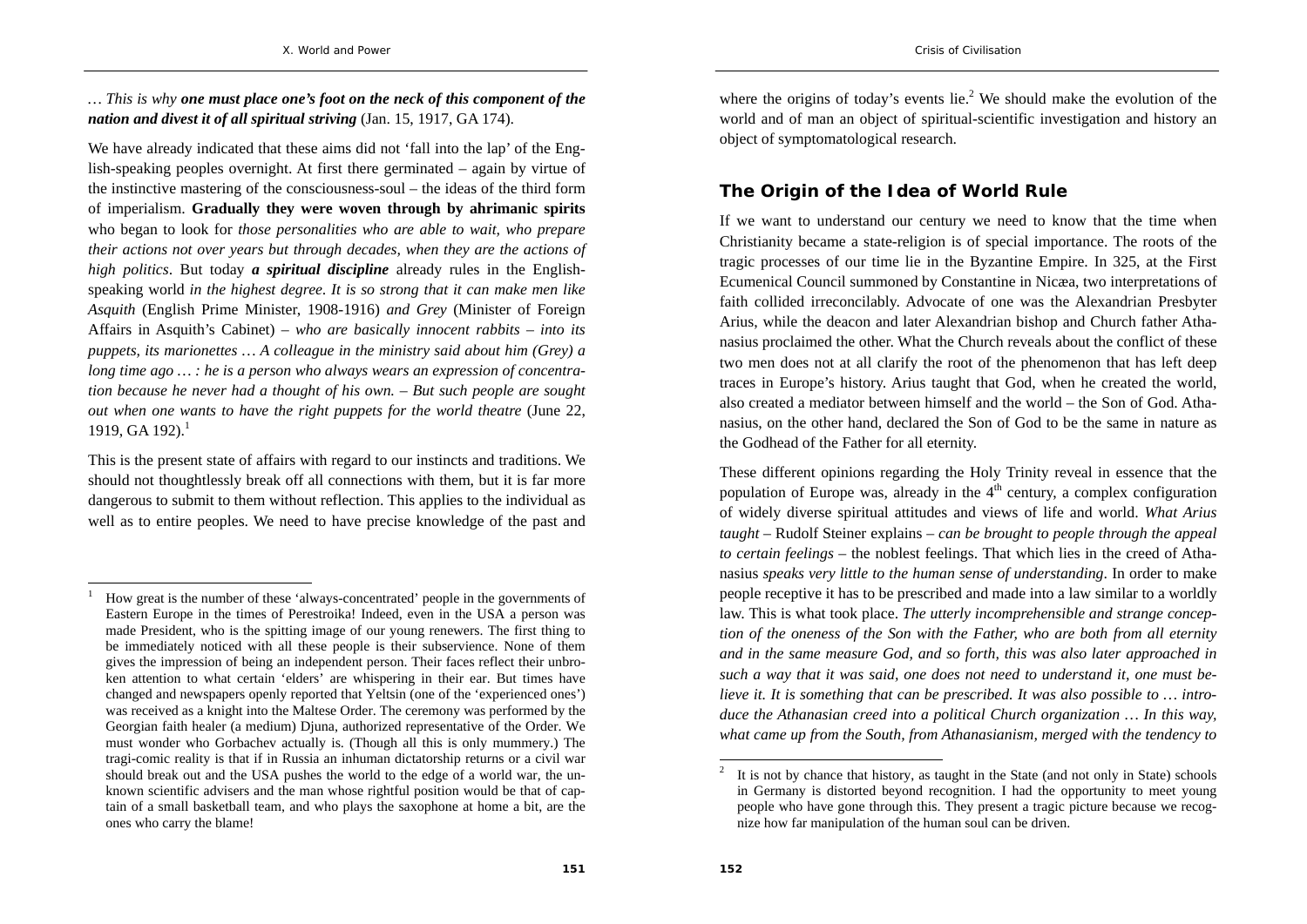*prescribe, with the instinct for organization* (Nov. 3, 1918,GA 185). On this basis the peoples of the Church arose.

In the Anglo-Saxon world (and later in America) one had preserved a relic of an old spiritual attitude that was rooted formerly in the princely-aristocratic element. Over time this became visible in the striving to found societies permeated by the spirit of a unified organization. But an organization is best founded *by spiritual means* on the condition that others know nothing about it; *otherwise one has to decree*. The issuing of decrees was first tried in the Roman world and in Middle Europe. Organizations in the form of Lodges spread as a form of rulership in the North-West, where the early-European Celtic element had found its continuation. Here *arose the peoples of the Lodges … in whose essential character we can recognize that which does not organize humanity as a whole, but brings together in the form of societies, in the form of Orders. The bringing-together in Orders lies in the continuation of what connects to the Arthur-legend*. In the course of development, however, a fusion of different phenomena occurs so that finally the entire principle of Lodges, *which has created its monkey-like caricature in the Freemasons*, … *is inwardly related to Jesuitism* (ibid.). Ignatius of Loyola also had Celtic blood in his veins. In Jesuitism the principle of issuing decrees took on a Lodge- or Order-like character. And this tendency is even more pronounced today, when in the Catholic world the basically secret occult society 'Opus Dei' is founded. Regarding the other side, it led Rudolf Steiner to exclaim: If you ask me: *who belongs to this Enlightenment-Deism? – Well, strangely enough it turns out that a purest type of this Enlightenment-Deism is Harnack*<sup>3</sup> *in Berlin*! (Ibid.).

Thus a certain unity forms beneath the surface of the polarizing of the confessions and the differing opinions in matters of faith and knowledge. But if the first (the polarization) represents the natural path of development of the consciousness-soul, the second (unity) gradually becomes an insuperable obstacle on this path. Out of the chaotic experience of the consciousness-soul in the first moment of its appearance arises the wish  $-$  to be pope and king at the same time. The contradictions deepen steadily. Rome rigidifies in the striving to prevent by any means an emancipation of the personality. The idea is born, *of simplifying the spirit,* in order to manage it more easily and lead humanity back to

the archetypal conditions of group-consciousness. With the English-speaking nations, due to the instinctive working of the consciousness-soul, politics moves to the foreground and is pursued on a world-wide scale. So that, as Rudolf Steiner remarks, *self-seeking and political purpose coincide entirely, so that all politics can be put … into the service of self-seeking in a quite naïve way*. The Anglo-Saxons do not thereby experience any feelings of guilt in their actions. And the world begins to see English politics, the English parliament, as an ideal. But this indicates, and it must be acknowledged, a *certain worldhistoric necessity, for to rule through force will be accepted as something quite obvious in the fifth post-Atlantean period* (Dec. 8, 1918, GA 186).

Added to this are the attempts to rule on a universal basis of commerce and industry. But through the founding of secret societies one attempts to realize one's own aims with the help of spiritual associations, which is already **illicit**.

These are the essential ingredients out of which was born the idea of worlddomination. In his book *Lord of the Rings* J. Tolkien tried without success to discover the origins of this idea. We have found an answer to the question. It was taught as an obvious truth in the occult brotherhoods already at the time of James I. (1566-1635) (during the lifetime of Gollum's great-grandmother), *that … all world-domination in the fifth post-Atlantean period has to pass to the Anglo-Saxon race, so they will find a system in the overcoming and elimination of the rulership of the seas by others* (Dec. 26, 1916, GA 173).

Rome once laid claim to ' … world-domination', and this was partly justified in the time of the Greco-Roman culture (until 1413). To appear as a world ruler in our epoch means *to take over the forces of destruction, the forces of the sickness of man* (for we live in the epoch of materialism), *to live within them … And responsibility falls on the side to which world rule is granted* (Dec. 14, 1919, GA 194). That this is the truth of the situation was precisely sensed and wonderfully presented by Tolkien in his trilogy. But how great is the number of 'Hobbits' and people of the 'Middle Land' that have understood this too?

A feeling of great responsibility accompanies the claim to world rulership. Where such a tendency exists, the striving must also be present to imbue everything one aims to do with the *spiritual impulse demanded by humanity's present development*. Otherwise *one will lead the development of humanity to its downfall* (Jan. 30, 1920, GA 196).

<sup>3</sup> Adolf Harnack (1851-1930), evangelical liberal Church historian; author of *The Nature of Christianity*.